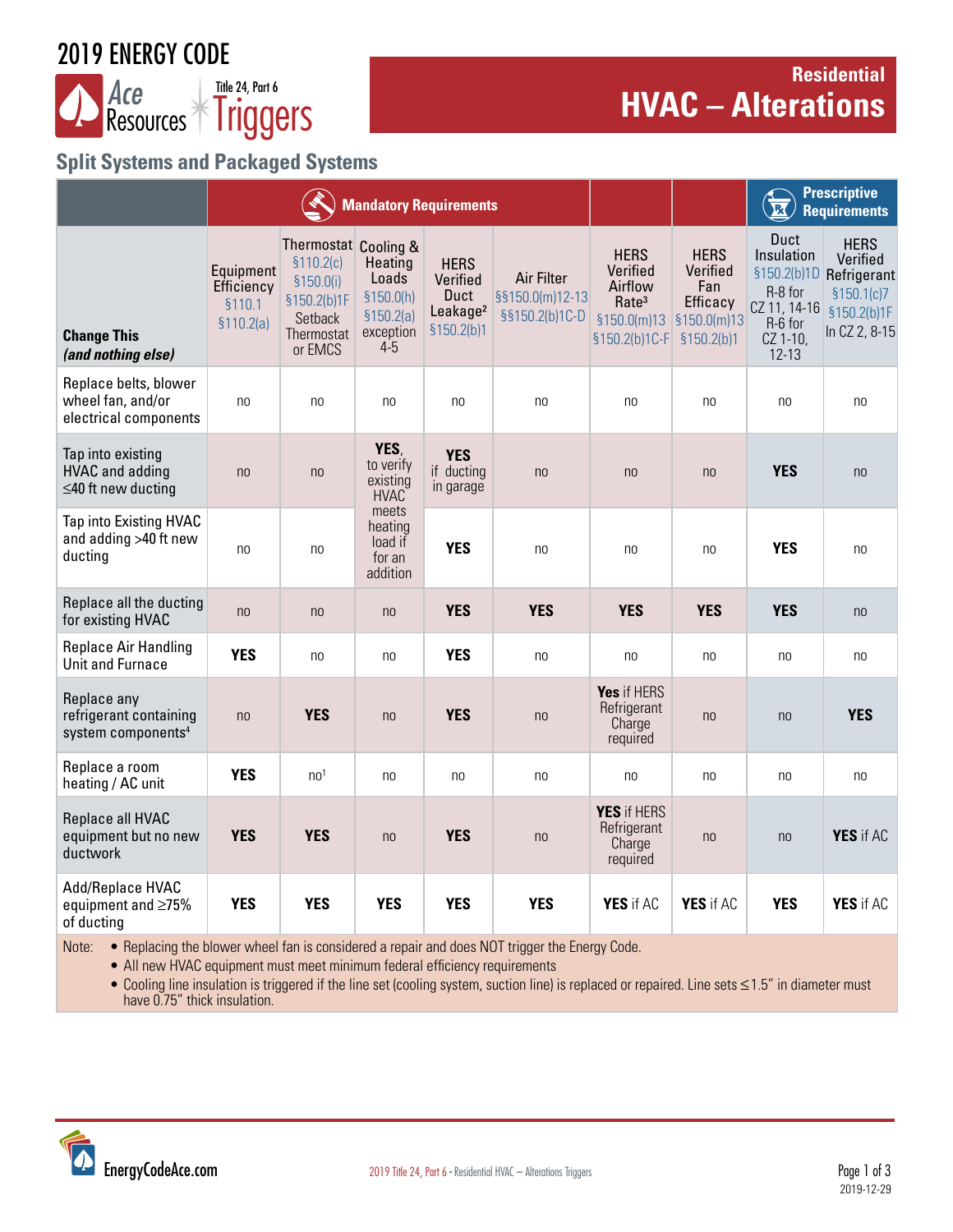# **NOTES**

- 1 Setback thermostats not required for gravity gas wall heaters, gravity floor heaters, gravity room heaters, non-central electric heaters, fireplaces or decorative gas appliances, wood stoves, room air conditioners, and room air-conditioner heat pumps.
- 2 New multifamily duct system leakage must be ≤12% in total, or ≤6% to the outside; new single family ≤5% leakage. Or, if unable to meet the sealing requirements, all accessible leaks must be sealed and verified by a HERS rater. HERS duct testing is not required when asbestos is present. New or replacement space-conditioning ducts, airhandling units, cooling or heating coils, or plenums located in a garage space must be ≤6%, or be sealed and verified by a HERS rater.
- 3 Applicable to new forced air ducted systems with cooling and altered system in which refrigerate charge is required. Completely new systems (equipment and ducting) can use return grille option per [Table](https://energycodeace.com/site/custom/public/reference-ace-2019/Documents/section1500mandatoryfeaturesanddevices.htm#table1500aclassificationofhighefficacylightsources.htm)  [150.0-B or C](https://energycodeace.com/site/custom/public/reference-ace-2019/Documents/section1500mandatoryfeaturesanddevices.htm#table1500aclassificationofhighefficacylightsources.htm), or verified per HERS verification of airflow: 0.45 W/CFM for gas furnace air-handling units (manufactured as of July 3, 2019) and 0.58 W/CFM for air-handling units that are not gas furnaces (i.e., heat pump).
- 4 Refrigerant-containing system components such as the compressor, condensing coil, evaporator coil, refrigerant metering device or refrigerant piping.

#### **HVAC System Considerations**

**Equipment Type:** [§150.1\(c\)6](https://energycodeace.com/site/custom/public/reference-ace-2019/index.html#!Documents/section1501performanceandprescriptivecomplianceapproachesforlowr.htm) Electric resistance heating is not allowed to be added to a home without a performance calculation showing it will work, but can be used for altered heating equipment if already present. Heat pump equipment can always replace gas or electric resistance heating equipment without the need for a performance calculation.

[§110.1/](https://energycodeace.com/site/custom/public/reference-ace-2019/Documents/section1101mandatoryrequirementsforappliances.htm)[110.2\(a\)](https://energycodeace.com/site/custom/public/reference-ace-2019/index.html#!Documents/section1102mandatoryrequirementsforspaceconditioningequipment.htm) All HVAC equipment must be certified through [Title 20 Appliance Efficiency Standards](https://energycodeace.com/content/reference-ace-t20-tool) and meet minimum efficiency requirements.

**Controls Required:** [§110.2\(b\)](https://energycodeace.com/site/custom/public/reference-ace-2019/index.html#!Documents/section1102mandatoryrequirementsforspaceconditioningequipment.htm) Heat pump equipment to use controls so that supplementary electric resistance strip heating is secondary to the heat pump operation.

[§110.2\(d\)](https://energycodeace.com/site/custom/public/reference-ace-2019/index.html#!Documents/section1102mandatoryrequirementsforspaceconditioningequipment.htm) Furnaces ≥225,000 BTUH, including electric furnaces, that are not located within the conditioned space shall have jacket losses not exceeding 0.75% of the input rating. They must also have an intermittent ignition or interrupted device (IID), and have either power venting or a flue damper. A combustion air intake vent damper is an acceptable alternative to a flue damper for furnaces where combustion air is drawn from the conditioned space. A setback thermostat or an Energy Management Control System (EMCS) must be programmed to provide, at a minimum, functionality required of a setback thermostat.

**Condensers (AC):** [§150.0\(h\)3](https://energycodeace.com/site/custom/public/reference-ace-2019/index.html#!Documents/section1500mandatoryfeaturesanddevices.htm) Must be located a min. 5' clearance from dryer vent outlet.

**Refrigerant:** [§150.0\(j\)](https://energycodeace.com/site/custom/public/reference-ace-2019/index.html#!Documents/section1500mandatoryfeaturesanddevices.htm) Refrigerant pipe insulation & protection is required of all new piping.

[§150.2\(b\)Fiib](https://energycodeace.com/site/custom/public/reference-ace-2019/index.html#!Documents/section1502energyefficiencystandardsforadditionsandalterationsto.htm). When HERS refrigerant charge verification is required prescriptively, a demand responsive HVAC control (Wi-Fi thermostat that can be accessed remotely) may be required if outdoor temperatures are less then 55°F. This should be confirmed with HERS rater.

[§150.1\(c\)7A](https://energycodeace.com/site/custom/public/reference-ace-2019/index.html#!Documents/section1501performanceandprescriptivecomplianceapproachesforlowr.htm) Exception allows for packaged systems for which the manufacturer has verified correct system refrigerant charge prior to shipment from the factory to be exempt from HERS verification of refrigerant charge.

**Air Filters:** [§§150.0\(m\)12,](https://energycodeace.com/site/custom/public/reference-ace-2019/index.html#!Documents/section1500mandatoryfeaturesanddevices.htm) [150.2\(b\)1C](https://energycodeace.com/site/custom/public/reference-ace-2019/index.html#!Documents/section1502energyefficiencystandardsforadditionsandalterationsto.htm) and [150.2\(b\)1Diia](https://energycodeace.com/site/custom/public/reference-ace-2019/index.html#!Documents/section1502energyefficiencystandardsforadditionsandalterationsto.htm) Air filters to be 2" MERV-13 when an entirely new or complete replacement HVAC system (equipment and ducts) has >10 ft of ducting. This also applies to complete duct replacements. Alternative filter options may apply.

**Duct Insulation:** [§150.0\(m\)](https://energycodeace.com/site/custom/public/reference-ace-2019/index.html#!Documents/section1500mandatoryfeaturesanddevices.htm) New ducting min. Performance method allows R-4.2 when the duct system is entirely inside conditioned space and confirmed by a HERS rater. Portions of the duct that are completely exposed to and surrounded by directly conditioned space are not required to be insulated.

[§150.2\(b\)1D](https://energycodeace.com/site/custom/public/reference-ace-2019/index.html#!Documents/section1502energyefficiencystandardsforadditionsandalterationsto.htm) Prescriptive requirements require new ducting min. insulation in unconditioned spaces of R-8 in Climate Zones (CZ) 11, 14-16 and R-6 in CZ 1-10, 12-13.

| <b>Ventilation Mandatory Requirements Based on ASHRAE 62.2</b> |                                                                                 |                                    |                                        |                                                                 |                                                            |                                                       |  |  |  |  |  |  |  |
|----------------------------------------------------------------|---------------------------------------------------------------------------------|------------------------------------|----------------------------------------|-----------------------------------------------------------------|------------------------------------------------------------|-------------------------------------------------------|--|--|--|--|--|--|--|
| <b>Change This</b><br>(and nothing else)                       | <b>HERS Verified Whole</b><br><b>Building IAQ</b><br>\$150.0(0)<br>\$150.2(a)2C | <b>Air Filters</b><br>\$150.0(m)12 | Kitchen Local<br>Exhaust<br>\$150.0(0) | <b>Bathroom</b><br><b>Local Exhaust</b><br>\$150.0 <sub>o</sub> | <b>Clothes Dryer</b><br><b>Local Exhaust</b><br>\$150.0(0) | <b>HERS</b><br>Verified<br>Kitchen Hood<br>\$150.0(0) |  |  |  |  |  |  |  |
| Remodeling bathroom                                            | no                                                                              | no                                 | no                                     | <b>YES</b>                                                      | no                                                         | no.                                                   |  |  |  |  |  |  |  |
| Remodeling kitchen and<br>adding kitchen hood                  | n <sub>0</sub>                                                                  | n <sub>0</sub>                     | <b>YES</b>                             | n <sub>0</sub>                                                  | n <sub>0</sub>                                             | <b>YES</b>                                            |  |  |  |  |  |  |  |
| Adding dwelling unit to<br>existing home (i.e. ADU)            | <b>YES</b>                                                                      | <b>YES</b>                         | <b>YES</b>                             | <b>YES</b>                                                      | If applicable                                              | If applicable                                         |  |  |  |  |  |  |  |
| Addition to home >1,000 ft <sup>2</sup>                        | <b>YES</b>                                                                      | <b>YES</b>                         | If applicable                          | If applicable                                                   | If applicable                                              | If applicable                                         |  |  |  |  |  |  |  |
| Addition to home $\leq 1,000$ ft <sup>2</sup>                  | no                                                                              | no                                 | If applicable                          | If applicable                                                   | If applicable                                              | If applicable                                         |  |  |  |  |  |  |  |